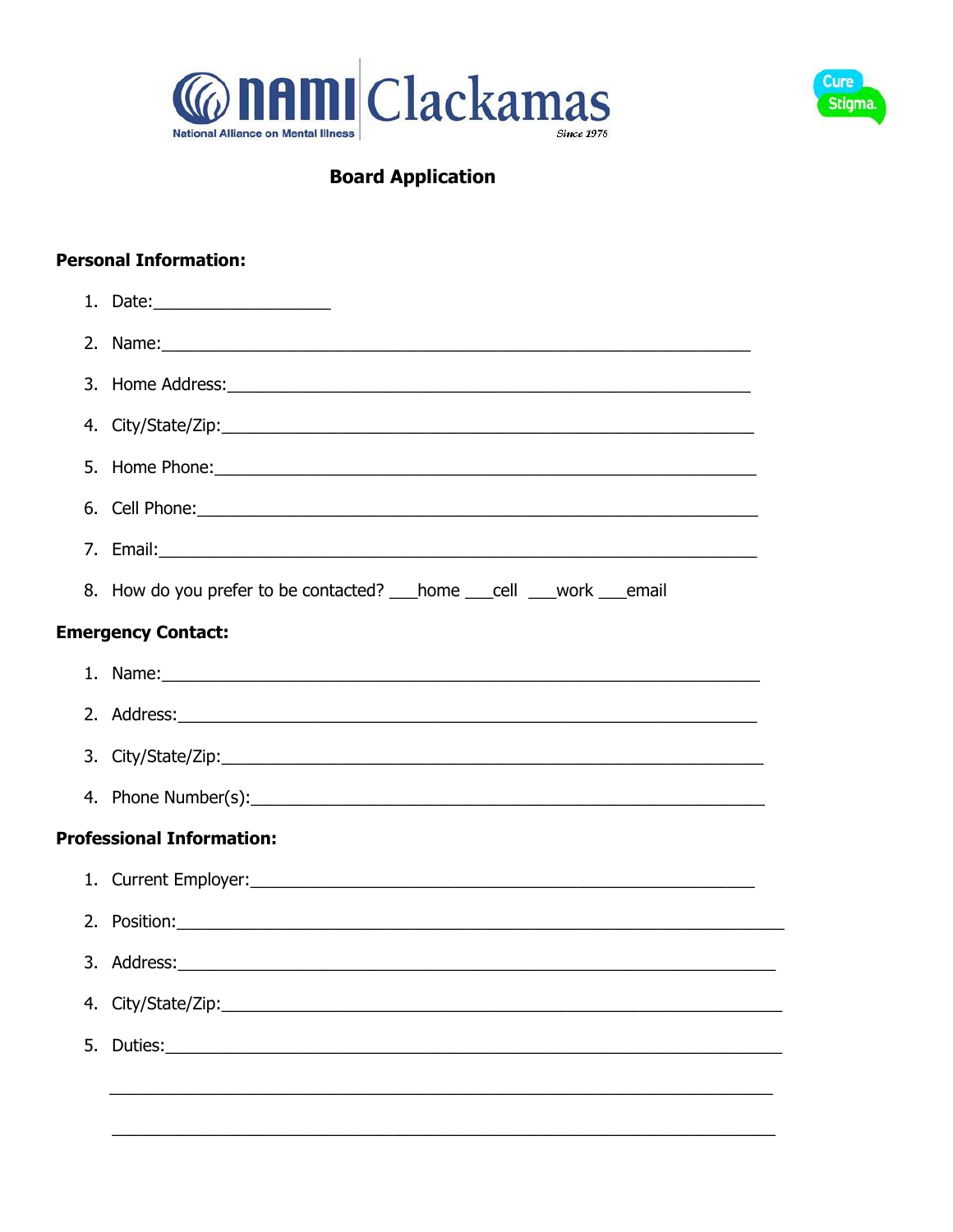## **Volunteer Experience:**

| 3. Duties/Time Frame:                                                                                                 |
|-----------------------------------------------------------------------------------------------------------------------|
|                                                                                                                       |
|                                                                                                                       |
|                                                                                                                       |
|                                                                                                                       |
| 1. Organization: 2008 and 2008 and 2008 and 2008 and 2008 and 2008 and 2008 and 2008 and 2008 and 2008 and 200        |
|                                                                                                                       |
| 3. Duties/Time Frame:<br><u> 1989 - Johann Stoff, amerikansk politiker (d. 1989)</u>                                  |
|                                                                                                                       |
| <u> 1989 - Johann Harry Harry Harry Harry Harry Harry Harry Harry Harry Harry Harry Harry Harry Harry Harry Harry</u> |
|                                                                                                                       |
|                                                                                                                       |
|                                                                                                                       |
|                                                                                                                       |
| 3. Duties/Time Frame:                                                                                                 |
|                                                                                                                       |
|                                                                                                                       |
|                                                                                                                       |